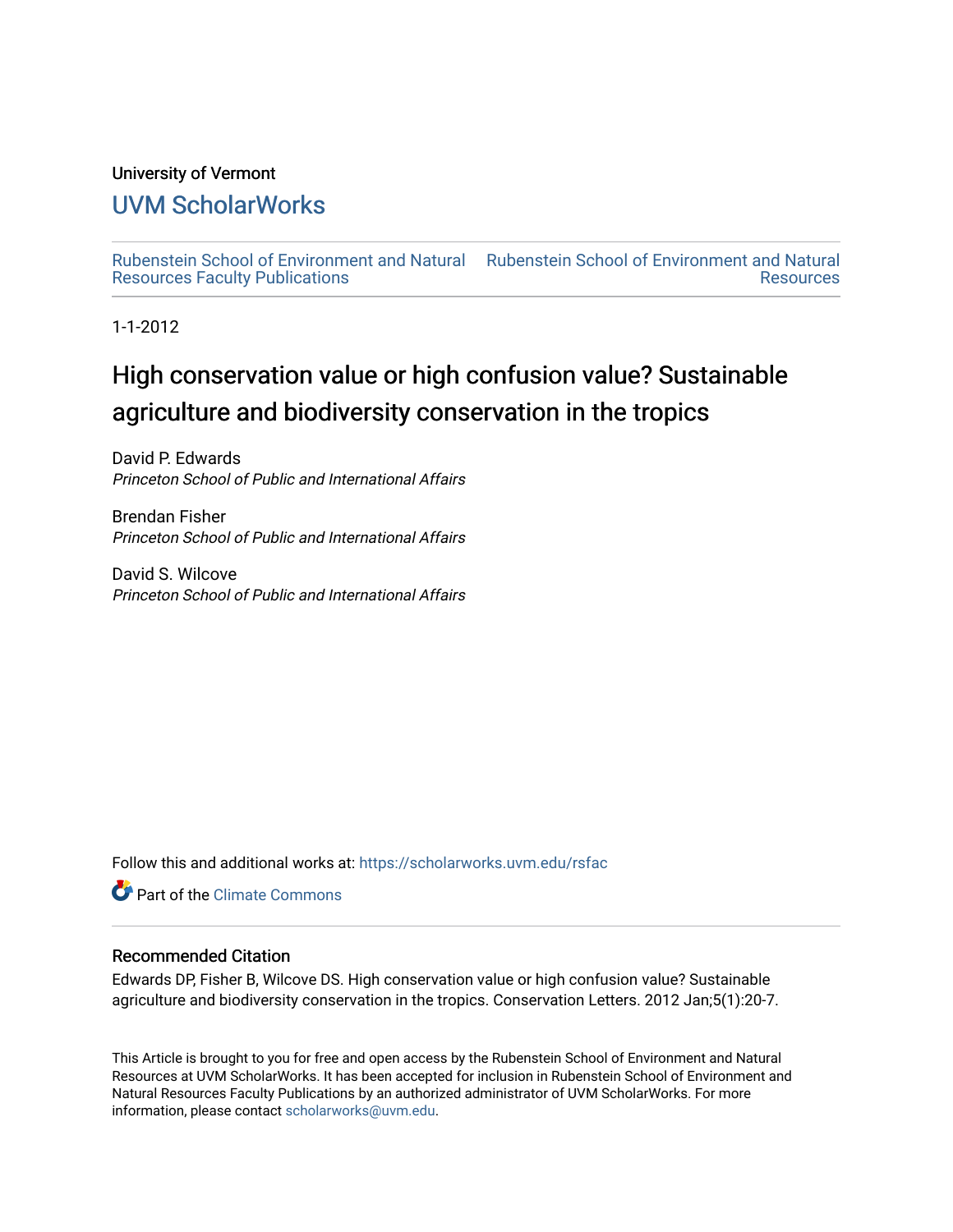### **POLICY PERSPECTIVE**



## **High Conservation Value or high confusion value? Sustainable agriculture and biodiversity conservation in the tropics**

David P. Edwards**<sup>1</sup>∗**, Brendan Fisher**<sup>1</sup>∗**, & David S. Wilcove**<sup>2</sup>**

<sup>1</sup> Woodrow Wilson School of Public and International Affairs, Princeton University, Princeton, NJ 08544, USA

<sup>2</sup> Woodrow Wilson School and Department of Ecology and Evolutionary Biology, Princeton University, Princeton, NJ 08544, USA

#### **Keywords**

#### **Abstract**

Agricultural conversion; connectivity; deforestation; green labeling; HCVF; land-use planning; sustainable agriculture.

#### **Correspondence**

David P. Edwards, School of Marine and Tropical Biology, James Cook University, Cairns, Queensland 4878, Australia. Tel: +61 (0)7 4042 1835; E-mail: dave.edwards@jcu.edu.au

∗The authors David P. Edwards and Brendan Fisher contributed equally to this article.

#### **Received**

10 July 2011 **Accepted** 17 October 2011

**Editor** William Sutherland

doi: 10.1111/j.1755-263X.2011.00209.x

Green labeling of products that have been produced sustainably is an emerging tool of the environmental movement. A prominent example is the Forest Stewardship Council, which certifies timber that is harvested to manage and maintain forests defined as having High Conservation Value (HCV). The criteria for HCV are now being applied to four rapidly expanding crops in the tropics: oil palm, soy, sugarcane, and cacao. However, these criteria do not provide adequate protection for biodiversity when applied to agriculture. The only criterion that provides blanket protection to forests is one that protects large expanses of habitat ( $\geq$ 20,000–500,000 ha, depending on the country). Absent of other HCVs, the collective clearing of forest patches below these thresholds could result in extensive deforestation that would be sanctioned with a green label. Yet such forest patches retain much biodiversity and provide connectivity within the agricultural matrix. An examination of forest fragments in biodiverse countries across the tropics shows that future agricultural demand can be met by clearing only forest patches below a 1,000 ha threshold. We recommend the development of a new HCV criterion that recognizes the conservation value of habitat patches within the agricultural matrix and that protects patches above 1,000 ha.

Consumer preference for products certified as sustainable has become a powerful tool of the environmental movement. Even when governments are unwilling to strengthen environmental laws, consumer choice can be used to shift the behavior of corporations (both producers and purchasers) toward more environmentally benign practices (e.g., Greenpeace campaigns targeted at Unilever, Nestlé, and Sinar Mas; Greenpeace 2007, 2010, 2011). One of the best-known examples of this approach is the Forest Stewardship Council's (FSC) timber certification system that emphasizes the management and maintenance of so-called High Conservation Value (HCV) forests within timber concessions (FSC 2011b). HCV forests provide important ecosystem services, are of social importance (e.g., sacred forests), or have exceptional value for biodiversity. The FSC also requires the maintenance of basic ecological functioning elsewhere

within certified logged forests. FSC timber certification in the context of logging (but not necessarily in the context of paper-pulp plantations; Edwards & Laurance in review) is likely to deliver biodiversity benefits by protecting rare species and ecosystems, by conserving large pristine forests, and by reducing the overall impact of logging.

On the coattails of the FSC principles for selective logging, the HCV concept is now being invoked as a criterion for "sustainable" production of some of the fastest expanding plantation agricultural crops in the tropics. The Round-table for Sustainable Palm Oil (RSPO), Roundtable on Responsible Soy (RTRS), Better Sugar Cane Initiative (BSI), and Round-table for a Sustainable Cacao Economy (RSCE) are all using the HCV concept as the basis for ensuring that important tropical forests and their attendant biodiversity are not destroyed in the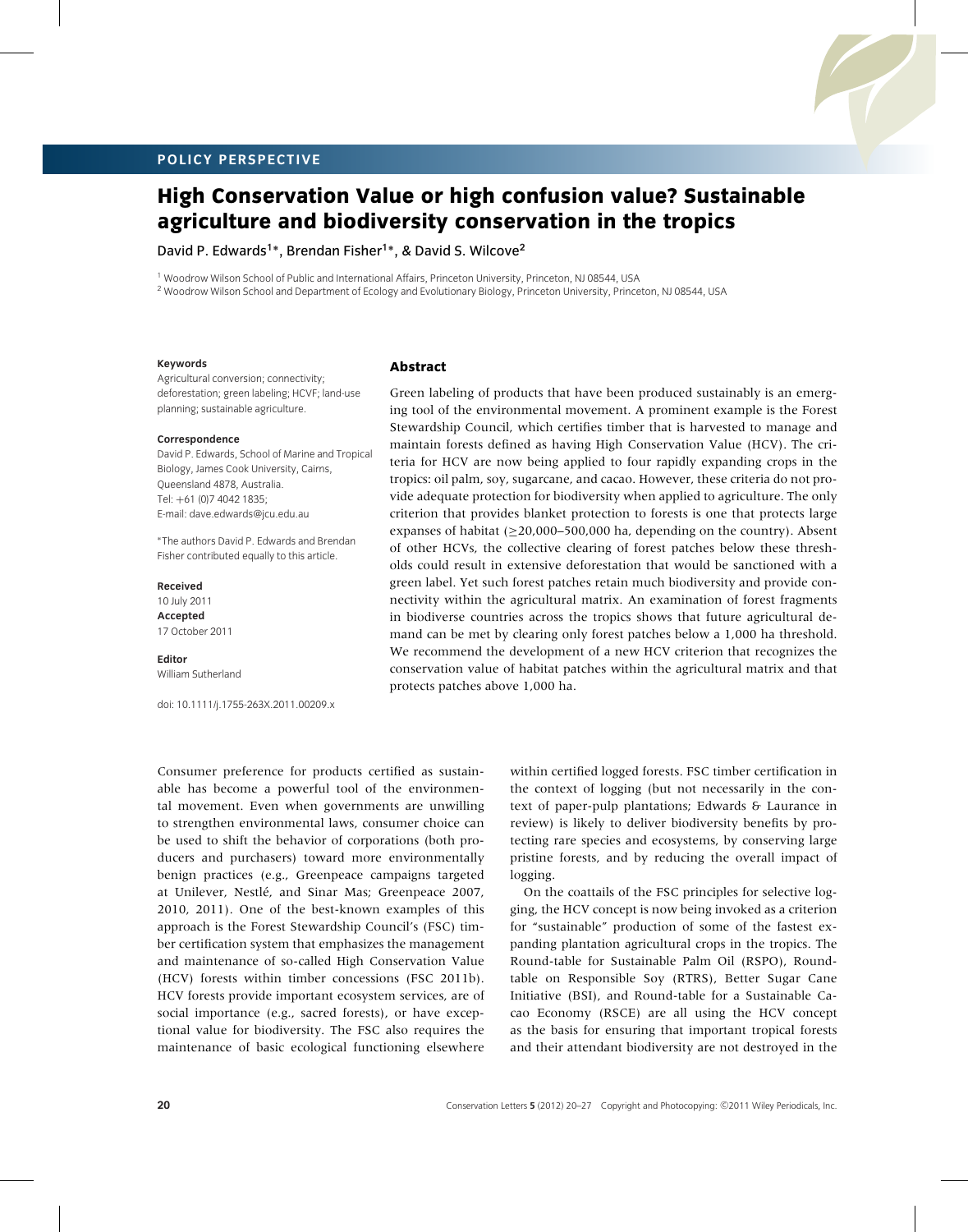production of palm oil, soy, sugar cane, and cacao, respectively.

At first flush this seems like a positive step for biodiversity conservation, because global production of these four plantation crops has grown by 26% (cacao) to 56% (oil palm) from 1999 to 2008, equating to a total crop expansion of 36.5 Mha (Figure S1; FAOStat 2010). In addition, 28–74% of this growth has occurred in the world's megadiverse countries (Figure S2; Mittermeier *et al*. 1997), places of exceptional importance to biodiversity. However, we believe that the HCV concept does not protect biodiversity sufficiently when applied to green-labeled agriculture resulting in the potential for a dramatic loss of biodiversity within the agricultural matrix.

The key reason is that the economic activities in question—timber extraction versus agriculture conversion—have very different impacts on biodiversity. A selectively logged forest, even a heavily logged forest, can retain much of its biodiversity (Berry *et al.* 2010; Edwards *et al.* 2011) and, if left alone, is likely to become increasingly suitable for biodiversity as the forest regenerates. By contrast, conversion of a tropical forest to oil palm, soy, cacao, or sugar cane results in a dramatic loss of forest specialist species (Fearnside 2001; Petit & Petit 2003; Steffan-Dewenter *et al.* 2007; Fitzherbert *et al.* 2008; Edwards *et al.* 2010). Furthermore, there is no potential for restoration of biodiversity until the land has been abandoned and the long process of secondary forest regeneration begins (Barlow *et al.* 2007; Chazdon 2008), assuming that the abandoned land does not enter into a state of arrested succession and persist as low-biodiversity Imperata grasslands (Garrity *et al.* 1997; Styger *et al*. 2007; Veldman & Putz 2011). Application of the current HCV criteria to agriculture could therefore result in the perverse certification of agricultural plantations as being "sustainable" despite a dramatic, long-term loss of biodiversity. Below, we detail how this could happen. (Note that we do not address in detail issues related to the implementation and management of certification schemes within particular countries, an issue that some observers have identified as a major problem; e.g., Colchester *et al*. 2009; Laurance *et al.* 2010).

## **HCV criteria and application to agriculture**

From a biodiversity conservation perspective, a forest is classified as HCV if it fulfills any of three conditions (Jennings *et al.* 2003). Our summary of these three HCVs is based upon the "global" HCV toolkit, from which national toolkits are developed:

- (1) HCV1: Globally, regionally, or nationally significant concentrations of biodiversity values. In practice, HCV1 is designated when the forest: (i) has current legal protection; (ii) houses threatened or endangered species (one or more extremely rare species e.g., IUCN critically endangered, CITES I, or those of exceptional international concern—or an outstanding concentration of simply rare species—e.g., IUCN vulnerable and endangered species); (iii) has outstanding concentrations of endemic species; or (iv) harbors critical temporal concentrations of species (e.g., migration stopovers).
- (2) HCV2: Globally, regionally, or nationally significant, large, landscape-level forests. The guidelines encompass forest and other natural habitats (e.g., grasslands), and require that most species be found at naturally occurring densities.
- (3) HCV3: Forest areas that are in or contain rare, threatened, or endangered ecosystems.

There are also three HCVs that deal with the retention of critical environmental services (HCV4) and locations of critical social importance (HCV5 and HCV6). For full definitions of HCVs 4–6, see Text S1.

Unfortunately, in many tropical regions, forests that fail to meet HCV1 or HCV3 can nonetheless harbor a tremendous amount of biodiversity. For example, very few vertebrate species within the Amazon, the Congo, and the lowlands of New Guinea are listed by the IUCN as being threatened with extinction (Hoffmann *et al.* 2010), and of those few species that are listed, most have tiny geographical distributions, are found at extremely low densities due to hunting (e.g., Poulsen *et al.* 2009), or are too rare or elusive to locate in the short time-frame of HCV assessments. The absence of a critically endangered species or an outstanding concentration of vulnerable and endangered species means that large swathes of forest in these regions are not necessarily protected under HCV, despite these regions being some of the most biodiverse locations on Earth (Lamoreux *et al*. 2006). The HCV1 and HCV3 criteria are much more effective at protecting forests when they are within an ecosystem that has already undergone dramatic changes and thus harbors many imperiled species, as is the case in Sundaland or the Atlantic Forest, Brazil (Hoffmann *et al.* 2010).

Another major concern about the application of HCV1 and HCV3 is the ambiguity of the language used. For instance, the criteria state that "outstanding concentrations" of specific animal groups should justify designation as HCV and that any identified HCV must be "maintained or enhanced" (Jennings *et al*. 2003). However, the quoted terms are open to interpretation by the assessors,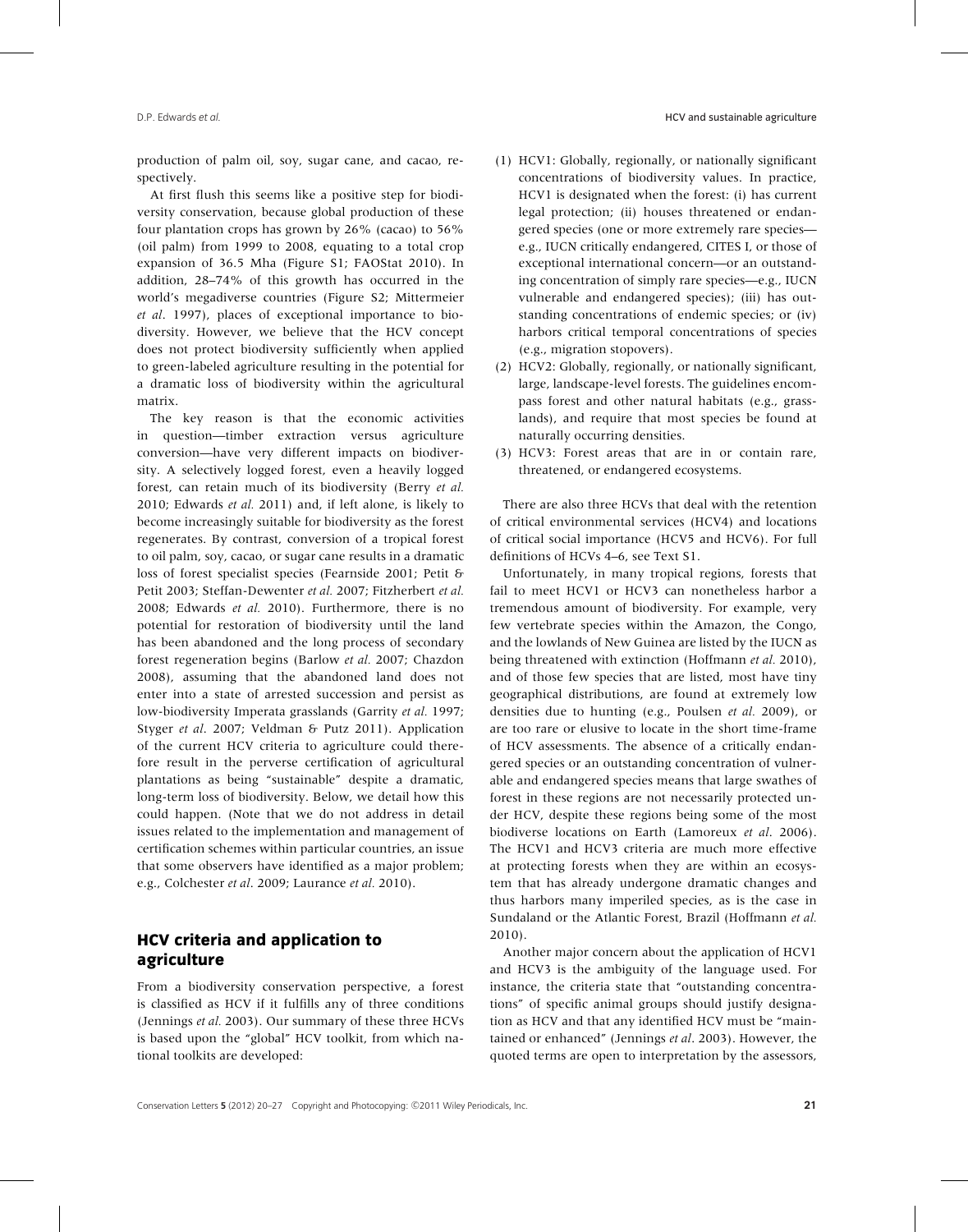potentially leading to differences of opinion with dangerous consequences for biodiversity. At the extremes, some NGOs argue that an HCV designation means that land cannot be converted, whereas other assessors believe it requires the protection of only small patches of habitat with the HCV, just enough to sustain viable populations of the imperiled species (although what is a viable population is also for debate).

The HCV2 criterion determines whether a large expanse of "habitat" should be protected from agricultural conversion or not; as such, it could in theory ride to the rescue of places like the Amazon and the Congo. However, to qualify for protection under HCV2, areas first must meet a minimum threshold size that is determined at the national level by multistakeholder groups consisting of environmental NGOs, academics, government officials, and industry representatives. Areas below this threshold are open to clearance if they do not quality for protection under other HCV criteria. The stakeholder groups, in turn, have set thresholds in the tens of thousands to hundreds of thousands of hectares: 20,000 ha in Indonesia, 100,000 ha in Ecuador and Bolivia; and 500,000 ha in Papua New Guinea (HCV resource network 2011). In other instances, no threshold was set at all because forests were deemed too fragmented to qualify for HCV2 (e.g., Ghana and Gabon; HCV Resource Network 2011).

Thus, in the case of Nigeria, which is one of the largest producers of oil palm and cacao, applying a 20,000 ha threshold for HCV2 (the lowest set in any tropical country thus far) and discounting all protected areas and all forests that border protected areas, would leave more than 3.9 million ha of forest on the table for potential conversion to agriculture (Figure 1A; full details of datasets and analysis are in Text S2). Fragments are clearly biased toward the smallest size class of <100 ha, but there are also numerous larger fragments between 1,000 and 20,000 ha in size (Figure 1B), and these would (in all likelihood) not be protected under HCV2. Moreover, despite the highly biodiverse nature of Nigeria's forests, there are few species that would qualify under HCV1. Only 26 vertebrate species in these lowland forests are listed by the IUCN as being globally imperiled and just two are critically endangered: *Gorilla gorilla* and *Procolobus preussi* (IUCN 2011). As unfathomable as it seems, without clear management criteria, an agricultural producer conceivably could clear tens of thousands of hectares of Nigerian forest for palm oil or cacao (absent of other HCV criteria) and still receive certification of the resulting crop.

All forest patches harbor some biological value, but how much depends on many factors including patch area, patch shape, surrounding vegetation type, and distance to similar habitat. Particularly important is patch area, with forest blocks over  $\approx$ 10,000 ha having communities largely similar to those found in contiguous forest and with patches over 1,000 ha retaining most species found in contiguous forest (Beier *et al.* 2002; Harcourt & Doherty 2005; Benedick *et al.* 2006; Lees & Peres 2006; Michalski & Peres 2007; Struebig *et al.* 2008). As patch size declines further, so does biological value, such that the smallest patches (those below 100 ha in size) have highly degraded communities, which start to resemble those found in the surrounding agricultural plantation, and have few viable populations of forest-dependent species (Beier *et al.* 2002; Harcourt & Doherty 2005; Benedick *et al.* 2006; Lees & Peres 2006; Michalski & Peres 2007; Struebig *et al.* 2008; Edwards *et al.* 2010). Forest patches of all sizes, but particularly larger ones, also represent important stepping-stones for biodiversity, assisting dispersal across the agricultural landscape, reducing genetic isolation, and helping to maintain populations (Lees & Peres 2009; Gillies & St Clair 2010; Yabe *et al.* 2010). Patches also harbor populations of species that can recolonize regenerating forest should agriculture be abandoned in the future (e.g., Barlow *et al.* 2007; Laurance *et al.* 2011). Combined, it is clear that there are compelling reasons for retaining larger forest patches within the agricultural matrix.

A key question, therefore, is what fragment threshold would be needed to meet anticipated demand for the crops in question? Our analysis suggests that small threshold limits (i.e., allowing only small fragments to be converted to cropland) could be adopted and still meet the anticipated growth in demand for certified "sustainable" crops over the next 10 years, assuming a rate of growth equal to the past decade's (see Text S2). For the nations of Brazil, Indonesia, Malaysia, and Nigeria which combined are responsible for 23–83% of the predicted increase in production of each of these four crops over the next 10 years—total demand could be met if conversion were restricted to forest fragments no larger than 100 (Nigeria) to 700 (Malaysia) hectares (Figure 2). If the threshold were 1,000 ha, these countries could produce between 111% and 248% of the total estimated demand of these crops for 2020 (Table S1).

This cursory assessment ignores economic considerations such as transaction and transportation costs, and losses of economies to scale; however, decentralized agriculture is not uncommon for oil palm or cacao production (Koh & Ghazoul 2010a; Clough *et al.* 2011). Nor can we be certain that all of the fragments we include in our analysis would be available to agriculture—some might be on land too steep to convert whereas others will inevitably be protected by other HCVs. These could combine to increase the required threshold.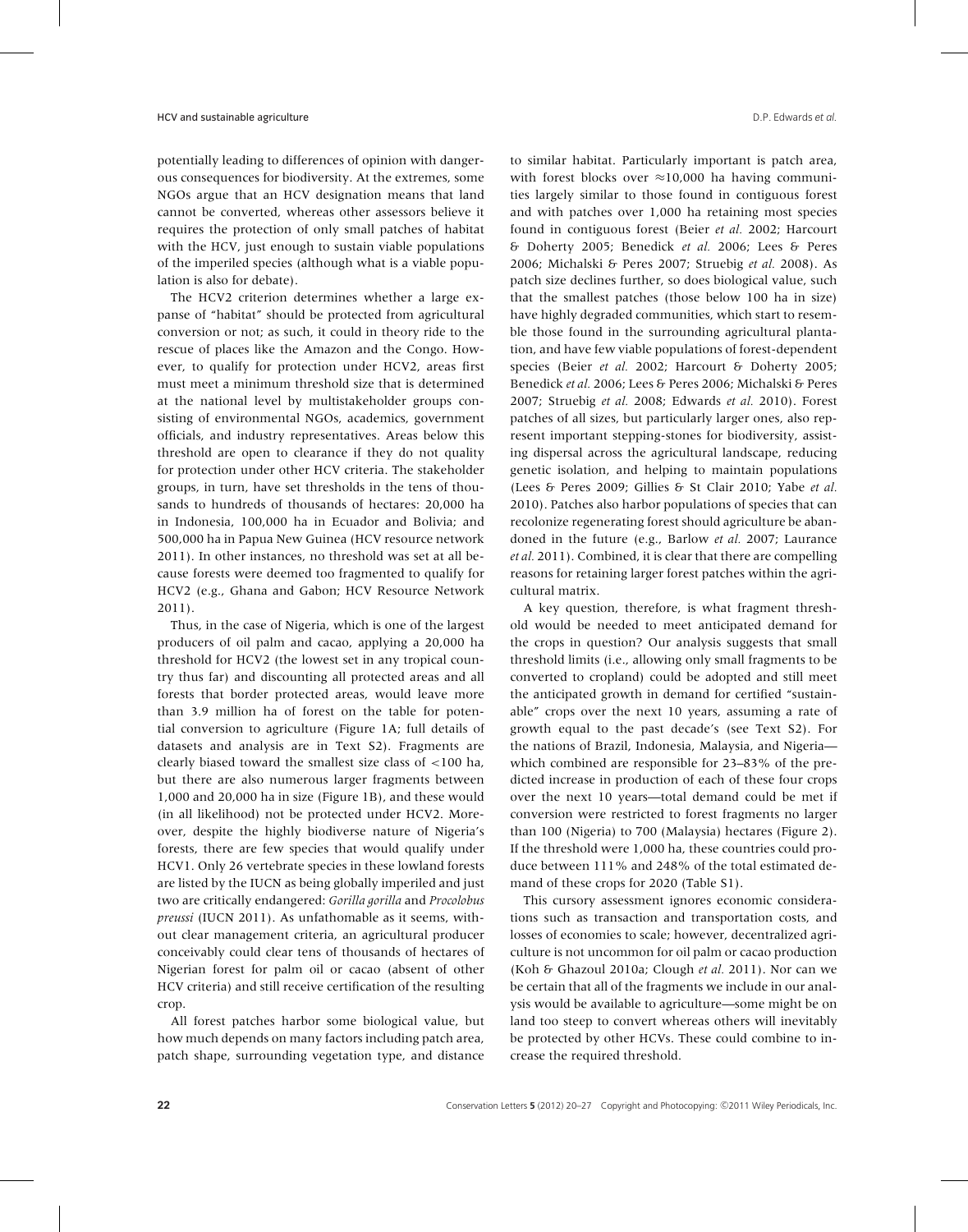

**Figure 1** Unprotected patches of forest below 1,000 m a.s.l. that do not border protected areas in Nigeria. (A) Map of forests patches that are above (in blue) and below (in red) a 20,000 ha threshold for HCV2. Inset: (B) The size distribution of unprotected forest patches below 20,000 ha. *Note:* the *x*-axis is nonlinear, being scaled to represent 100-ha increments to 1,000 ha, and 1,000-ha increments thereafter to 20,000 ha.

At the same time, however, there are factors that would reduce the threshold further. First, we excluded peat-swamp forests from our analysis, because these protect vital carbon stores, but fragments of shallow peatlands are still liable to conversion (Text S1). Second, we excluded forest fragments below 25 ha, some of which would likely be suitable for conversion (Text S1) and which, by virtue of their small size, are less likely to be critically important for biodiversity. Third, in some locations there is ample scope for producing crops on nonforested lands, such as Imperata grasslands and inactive or abandoned farmlands (e.g., Indonesia; Koh & Ghazoul 2010b), or by converting other cash-crop plantations that are no longer very profitable (but see Lapola *et al.* 2010). In the short-term, some of these lands might not have license areas available, but as the global carbon market increases under REDD+, so will the clarification of land-planning laws to focus development on nonforested lands (e.g., the Partnership between Indonesia and Norway; Edwards *et al.* in press), while certified companies can apply political pressure to be allowed to use nonforested lands, just as other plantation companies have

previously applied pressure to obtain permission to clear forests (e.g., EIA 2008). Finally, and most important, we calculated that *all* of the future demand for these four crops could be met on small fragments when, in fact, the demand for certified, "sustainable" products is certain to be a fraction of the total demand, as has been the case with certified timber (currently about 5% of production forests across the globe are certified by FSC; FSC 2011a). There is, in short, minimal economic justification for permitting the conversion of larger patches of forest under a sustainability label.

## **Modifying HCV: moving forward for greener agricultural products**

We urge agriculture interests and conservationists to take a precautionary approach to the application of HCV to agriculture. We do not yet know (and may never know with certainty) which precise areas of forest merit HCV1 and/or HCV3 designation. For instance, the best available resource on critically endangered species—the IUCN range maps—shows the maximum extent of each species'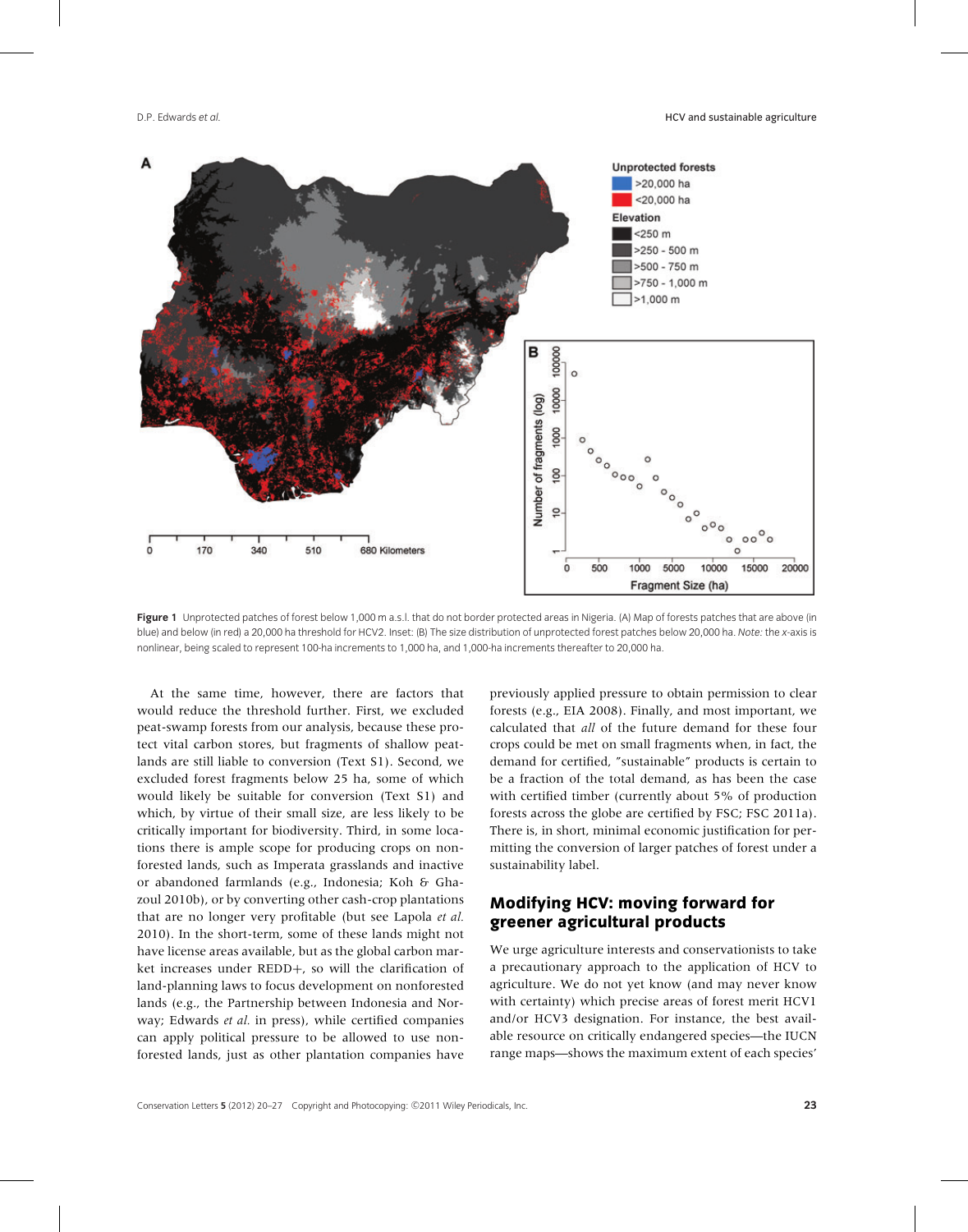

**Figure 2** Cumulative area of unprotected forest patches (*y*-axis) in (A) Brazil, (B) Indonesia, (C) Malaysia and (D) Nigeria as a function of forest patch size (*x*-axis). Each of the *x*-axis columns represents 100 ha increments, ranging up to include forest patches <2000 ha. The *y*-axis is in millions of hectares (Mha). The blue line represents the breakeven point where the total 2020 demand (based on current growth rate of crop expansion) for the four Roundtable crops (oil palm, soy, sugar cane, cacao) could be met on by forest patches below a given threshold.

range and is not suitable for finer-scale designations. HCV1 and HCV3 will certainly protect some forests (particularly those in Sundaland and Southeastern Brazil), but precisely how much is impossible to determine. We thus see HCV criteria based upon area thresholds, which are easily measured and policed using satellite imagery, as the frontline in the battle to guarantee the protection of valuable forests from conversion to sustainable agricultural plantations.

Large, landscape-level habitats above thresholds of 20,000–500,000 ha are protected under HCV2. However, there is currently no HCV criterion designed to protect the important biodiversity and habitat connectivity that are provided by large patches of forest within the agricultural matrix. We highlight this as a major shortfall in the application of HCV to environmentally friendly agriculture. Without tackling this issue, it is plausible that we could lose vast amounts of biodiverse forest (e.g., Figure 1) to agricultural plantations under a green label. We thus promote the creation of an additional HCV

criteria designed specifically to help ensure sustainability within agricultural plantation settings. In particular, we recommend the inclusion of:

HCV7: Maintenance of agricultural matrix-level biodiversity and connectivity.

We can be confident that the threshold for forest patches protected under HCV7 can be set at 1,000 ha (or less) and still permit sufficient expansion of certified crops. Such a threshold would certainly guarantee the protection of much biodiversity and the retention of connectivity within the agricultural matrix. However, in many locations, such a threshold would inevitably still leave much (or even all) forest without any protection. What must be decided is which, if any, of these smaller forest fragments can be sustainably converted.

Although it is tempting to argue for the protection of all smaller forest patches (Ehrlich & Wilson 1991), such an argument could undermine the HCV concept because as fragment size declines so does conservation value. Furthermore, thresholds that are too stringent might prevent the economies of scale required by large plantation companies to warrant investment in infrastructure (e.g., to build processing plants). To this end, in addition to a threshold size that protects large forest patches  $(\geq1,000$  ha), HCV7 should also protect a proportion of fragment area that falls below 1,000 ha. As a hypothetical illustration, perhaps 25% of forest area within a plantation should be protected, which could be targeted to larger fragments (hundreds of hectares in size) and/or fragments that create stepping-stones between larger blocks of forest. An alternative would be to permit the conversion of forest patches below 1,000 ha conditional on setting aside an even larger area of land in a Biodiversity Bank that protects large, contiguous blocks of forest (Edwards e*t al.* 2010). Of course, HCV1 would still apply, providing protection to any critically endangered species in even the smallest patches.

We believe the most appropriate way forward is for the HCV Resource Network supported by ProForest—the independent organization that produced the global HCV toolkit (Jennings *et al*. 2003)—to create a revised HCV toolkit that includes HCV7 for the production certified plantation crops. It would then be the responsibility of all of the sustainability councils (including the FSC in the context of tree plantations) to adopt this expanded toolkit to ensure that green-labeled agricultural products are comparable in their environmental promise. The reason why all of the councils should abide by the same size threshold is to ensure consistency: it would make little sense to prohibit certified-sustainable soy growers from clearing forest fragments greater than 1,000 ha, but to then allow certified-sustainable sugarcane growers to do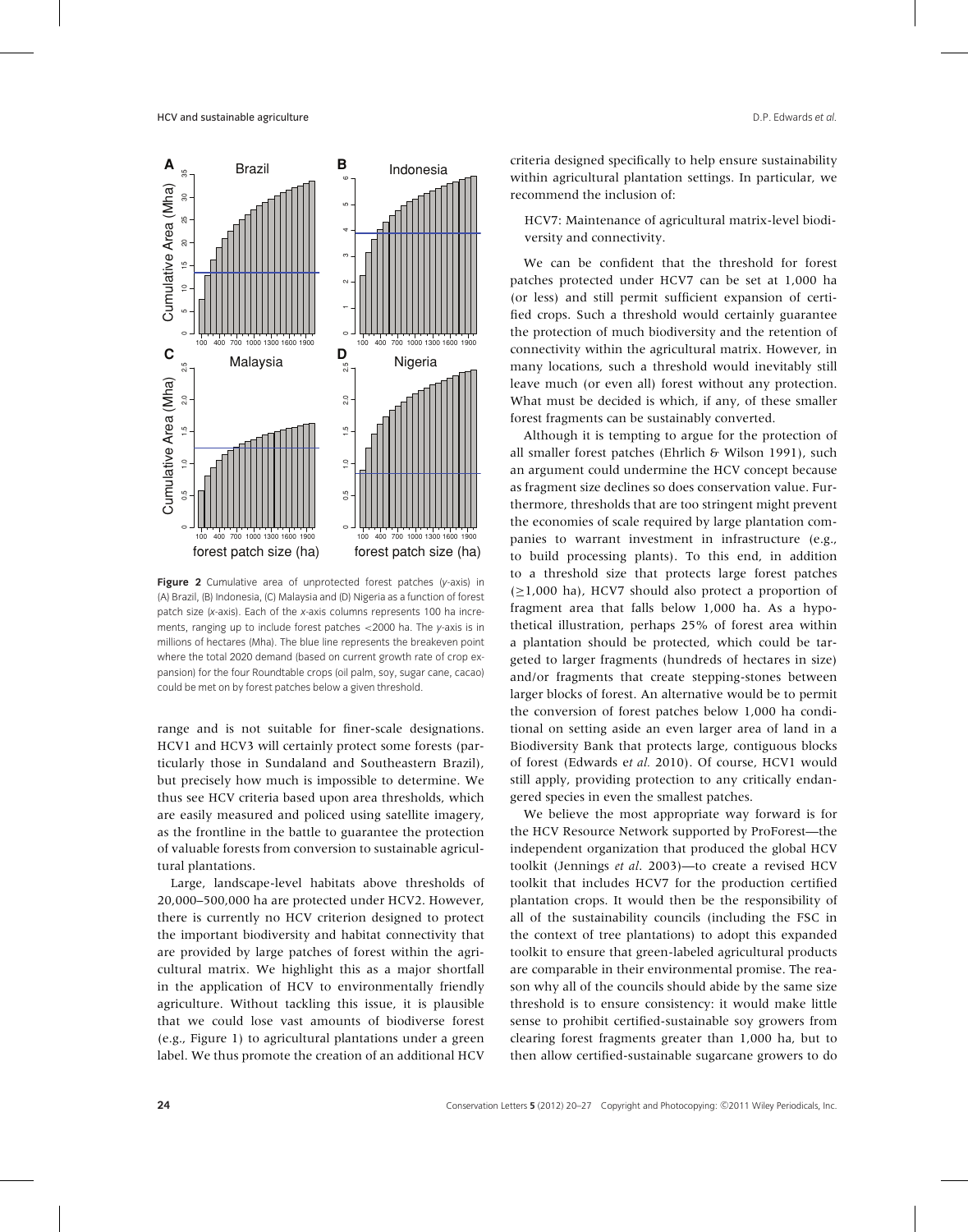so. Such complications would confuse consumers and devalue green labels.

As noted earlier, certified crops currently represent only a small, but rapidly expanding, part of the global market for each of these commodities. We suggest that it is important that all certified crops demonstrate a very high standard of environmental responsibility, lest consumers feel betrayed or lose trust in the certification process.

## **Conclusion**

We urge the Roundtables for oil palm, soy, sugarcane, and cacao to go beyond the current HCV guidelines and adopt a stricter standard for forest conservation. Doing so will avoid perverse outcomes wherein crops that are produced at great harm to biodiversity nonetheless receive certification as sustainable. Although the HCV concept holds clear promise for conserving biodiversity in the contexts of sustainable logging and national strategies for managing the agricultural sector, backing it as written for sustainable agricultural plantations seems counterproductive. We, therefore, encourage stakeholders to work with the HCV Resource Network and ProForest in the creation of a new HCV criterion (HCV7) that ensures the protection of large forest fragments of roughly 1,000 ha in size or larger within the agricultural matrix.

Recently, 400 of the world's largest retailers, which have a total turnover of \$2.8 trillion, pledged to phase out all deforestation in their supply chains by the year 2020 (Consumer Goods Forum 2010). Their ability to fulfill that promise is closely tied to the sustainability Roundtables and the HCV concept. It would be unfortunate if a large portion of the business community sought to ban deforestation from their own supply chains, but were thwarted in their effort to do so by flaws in the HCV concept as applied to agriculture. It would also be unfortunate if the business community were to champion the inadequacies of the current HCV concept, while the environmental community continued to accept the potential for large-scale conversions of tropical forests for the production of 'sustainable' agriculture.

### **Acknowledgments**

We thank Betsy Yaap, Simon Lord, John Morrison, the Drongos, and two anonymous reviewers for comments that helped to greatly improve this article. Financial support for this work came from The High Meadows Foundation (to D.W.) and the Woodrow Wilson School at Princeton University (to D.E. and B.F.).

## **Supporting Information**

The following supporting information is available for this article:

**Text S1:** Definitions of HCVs 4–6.

**Text S2:** Demand and threshold calculations.

**Table S1:** Future demand, breakeven threshold and potential extra production of four Roundtable crops in targeted countries.

**Figure S1:** Global Production of palm oil fruit, soybeans, cacao beans, and sugar cane from 1984 to 2008.

**Figure S2:** Percent of global growth in target crops that occurred in the world's megadiverse countries between 1999 and 2008.

Please note: Wiley-Blackwell Publishing is not responsible for the content or functionality of any supporting materials supplied by the authors. Any queries (other than missing material) should be directed to the corresponding author for the article.

#### **References**

- Barlow, J., Gardner T.A., Araujo I.S. *et al*. (2007) Quantifying the biodiversity value of tropical primary, secondary, and plantation forests. *Proc Natl Acad Sci USA* **104**, 18555–18560.
- Beier, P., Van Drielen M., Kankam B.O. (2002) Avifaunal collapse in West African forest fragments. *Conserv Biol* **16**, 1097–1111.
- Benedick, S., Hill J.K., Mustaffa N. *et al*. (2006) Impacts of rain forest fragmentation on butterflies in northern Borneo: species richness, turnover and the value of small fragments. *J Appl Ecol* **43**, 967–977.
- Berry, N.J., Phillips O.L., Lewis S.L. *et al*. (2010) The high value of logged tropical forests: lessons from northern Borneo. *Biodiversity Conserv* **19**, 985–997.

Chazdon, R.L. (2008) Beyond deforestation: restoring forests and ecosystem services on degraded lands. *Science* **320**, 1458–1460.

- Clough, Y., Barkmann J., Juhrbandt J. *et al*. (2011) Combining high biodiversity with high yields in tropical agroforests. *Proc Natl Acad Sci USA* **108**, 8311–8316.
- Colchester, M., Anderson P., Jiwan N. *et al*. (2009) HCV and the RSPO: report of an independent investigation into the effectiveness of the application of High Conservation Value zoning in palm oil development in Indonesia. Available from:http://www.forestpeoples.org/sites/fpp/files/ publication/2010/08/rspoindonesiahcvstudyreportoct09eng. pdf. Accessed August 2011.
- Consumer Goods Forum. (2010) Consumer goods industry announces initiatives on climate protection: retailers and manufacturers to halt deforestation practices and phase out climate-damaging refrigerants. Available from: http://www.unilever.com/images/Consumer%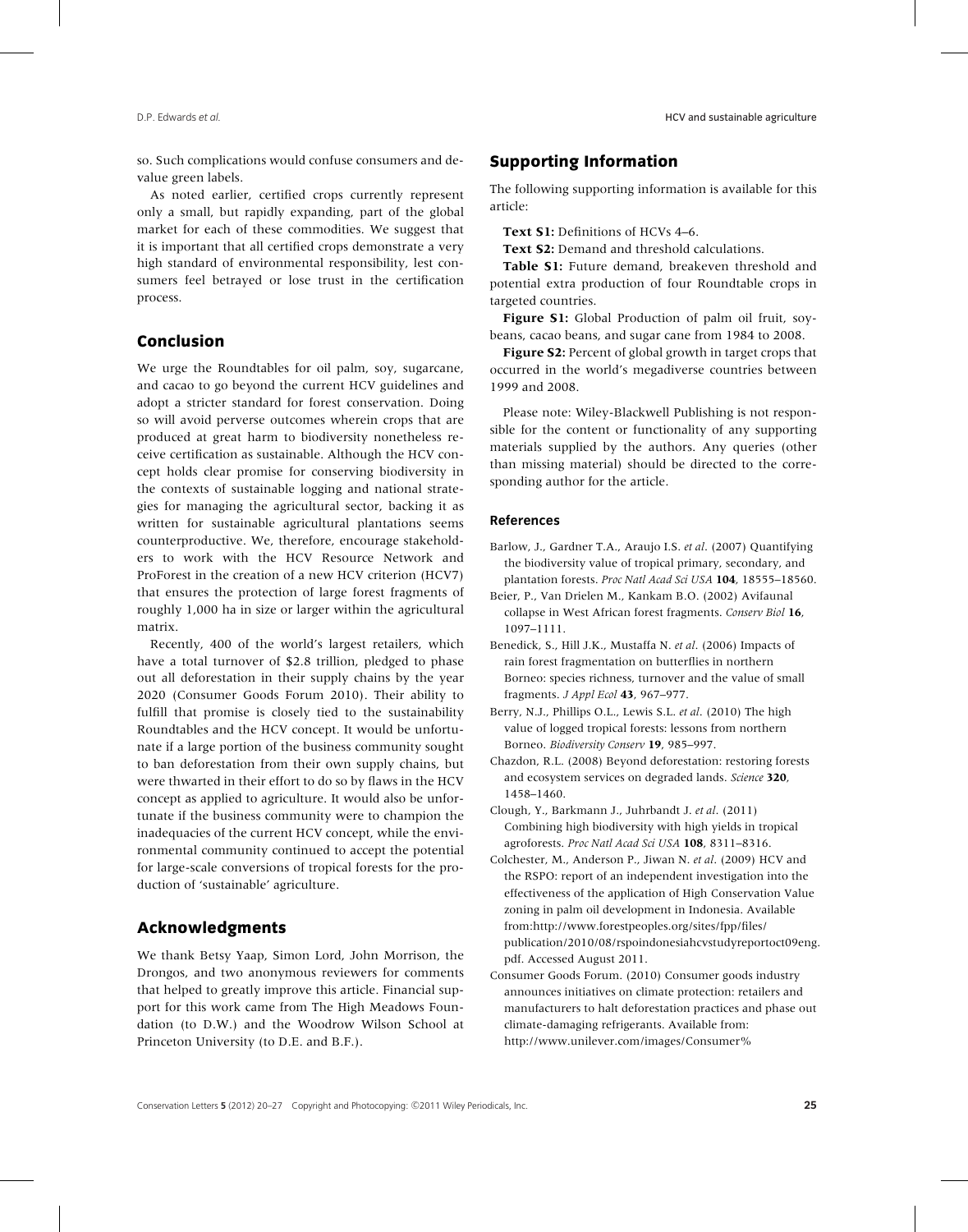20Goods%20Industry%20Announces%

20Iinitiatives%20on%20Climate%20Protection˙tcm13– 261804.pdf. Accessed August 2011.

- Edwards, D.P., Hodgson J.A., Hamer K.C. *et al*. (2010) Wildlife-friendly oil palm plantations fail to protect biodiversity effectively. *Conserv Lett* **3**, 236–242.
- Edwards, D.P., Koh L.P., Laurance W.F. (in press) Indonesia's REDD+ pact: Saving imperilled forests or business as usual? *Biol Conserv*
- Edwards, D.P., Larsen T.H., Docherty T.D.S. *et al*. (2011) Degraded lands worth protecting: the biological importance of Southeast Asia's repeatedly logged forests. *Proc Roy Soc B* **278**, 82–90.
- Edwards, D.P., Laurance S.G. (in review) Green labeling, environmental sustainability and the expansion of tropical agriculture. *Biol Conserv*.

Ehrlich, P.R., Wilson E.O. (1991) Biodiversity studies – science and policy. *Science* **253**, 758–762.

- EIA (2008) Illegal logging baron's move to palm oil receives top brass backing. Available from: http://www.eiainternational.org/cgi/news/news.cgi?a=457&source=& t=template. Accessed August 2011.
- FAOStat. (2010) Crop production, final data 2008. Available from: http://faostat.fao.org/site/339/default.aspx. Accessed December 2010.

Fearnside, P.M. (2001) Soybean cultivation as a threat to the environment in Brazil. *Environ Conserv* **28**, 23–38.

Fitzherbert, E.B., Struebig M.J., Morel A. *et al*. (2008) How will oil palm expansion affect biodiversity? *Trends Ecol Evol* **23**, 538–545.

- FSC. (2011a) Facts and figures. Available from: http://www. fsc.org/facts-figures.html. Accessed February 2011.
- FSC. (2011b) FSC principles and criteria. Available from: http://www.fsc.org/1093.html. Accessed July 2011.
- Garrity, D.P., Soekardi M., Van Noordwijk M. *et al*. (1997) The Imperata grasslands of tropical Asia: area, distribution, and typology. *Agroforestry Systems* **36**, 3–29.

Gillies, C.S., St Clair C.C. (2010) Functional responses in habitat selection by tropical birds moving through fragmented forest. *J Appl Ecol* **47**, 182–190.

Greenpeace. (2007) Household brands accused of "cooking the climate" as British government prepares for climate summit. Available from: http://www.greenpeace.org. uk/media/press-releases/household-brands-accused-ofcooking-the-climate-20071108. Accessed July 2011.

Greenpeace.  $(2010)$  Nestlé killer – give the orang utan a break. Available from: http://www.greenpeace.org.uk/ files/po/index.html. Accessed July 2011.

Greenpeace. (2011) Major forest-saving announcement. Available from: http://www.greenpeace.org/australia/ en/news/forests/major-forest-saving-announceme. Accessed July 2011.

Harcourt, A.H., Doherty D.A. (2005) Species-area relationships of primates in tropical forest fragments: a global analysis. *J Appl Ecol* **42**, 630–637.

- HCV Resource Network. (2011) National HCV interpretations. Avaukabke from: http://www.hcvnetwork.org/ resources/national-hcv-interpretations. Accessed August 2011.
- Hoffmann, M., Hilton-Taylor, C., Angulo, A. *et al*. (2010) The impact of conservation on the status of the world's vertebrates. *Science* **330**, 1503–1509.

IUCN. (2011) IUCN Red list of threatened species. Version 2011.1. Available from: http://www.iucnredlist.org. Accessed August 2011.

Jennings, S., Nussbaum R., Judd N. *et al*. (2003) *The high conservation value forest toolkit. Part 2. Defining high conservation values at a national level: a practical guide*. Proforest, Oxford, UK.

- Koh, L.P., Ghazoul J. (2010a) Geography and Indonesian oil-palm expansion reply. *Proc Natl Acad Sci USA* **107**, E172–E172.
- Koh, L.P., Ghazoul J. (2010b) Spatially explicit scenario analysis for reconciling agricultural expansion, forest protection, and carbon conservation in Indonesia. *Proc Natl Acad Sci USA* **107**, 11140–11144.

Lamoreux, J.F., Morrison J.C., Ricketts T.H. *et al*. (2006) Global tests of biodiversity concordance and the importance of endemism. *Nature* **440**, 212–214.

- Lapola, D.M., Schaldach R., Alcamo J. *et al*. (2010) Indirect land-use changes can overcome carbon savings from biofuels in Brazil. *Proc Natl Acad Sci USA* **107**, 3388– 3393.
- Laurance, W.F., Camargo J.L.C., Luizao R.C.C. *et al*. (2011) The fate of Amazonian forest fragments: a 32-year investigation. *Biol Conserv* **144**, 56–67.
- Laurance, W.F., Koh L.P., Butler R. (2010) Improving the performance of the Roundtable on sustainable palm oil for nature conservation. *Conserv Biol* **24**, 377–381.
- Lees, A.C., Peres C.A. (2006) Rapid avifaunal collapse along the Amazonian deforestation frontier. *Biol Conserv* **133**, 198–211.
- Lees, A.C., Peres C.A. (2009) Gap-crossing movements predict species occupancy in Amazonian forest fragments. *Oikos* **118**, 280–290.

Michalski, F., Peres C.A. (2007) Disturbance-mediated mammal persistence and abundance-area relationships in Amazonian forest fragments. *Conserv Biol* **23**, 1626– 1640.

Mittermeier, R.A., Gil P.R., Mittermeier C.G. (1997) *Megadiversity: Earth's biologically wealthiest nations*. Conservation International, Washington, DC, USA.

- Petit, L.J., Petit D.R. (2003) Evaluating the importance of human-modified lands for Neotropical bird conservation. *Conserv Biol* **17**, 687–694.
- Poulsen, J.R., Clark C.J., Mavah, G. *et al*. (2009) Bushmeat supply and consumption in a tropical logging concession in northern Congo. *Conserv Biol* **23**, 1597–1608.
- Steffan-Dewenter I., Kessler M., Barkmann J. *et al*. (2007) Tradeoffs between income, biodiversity, and ecosystem